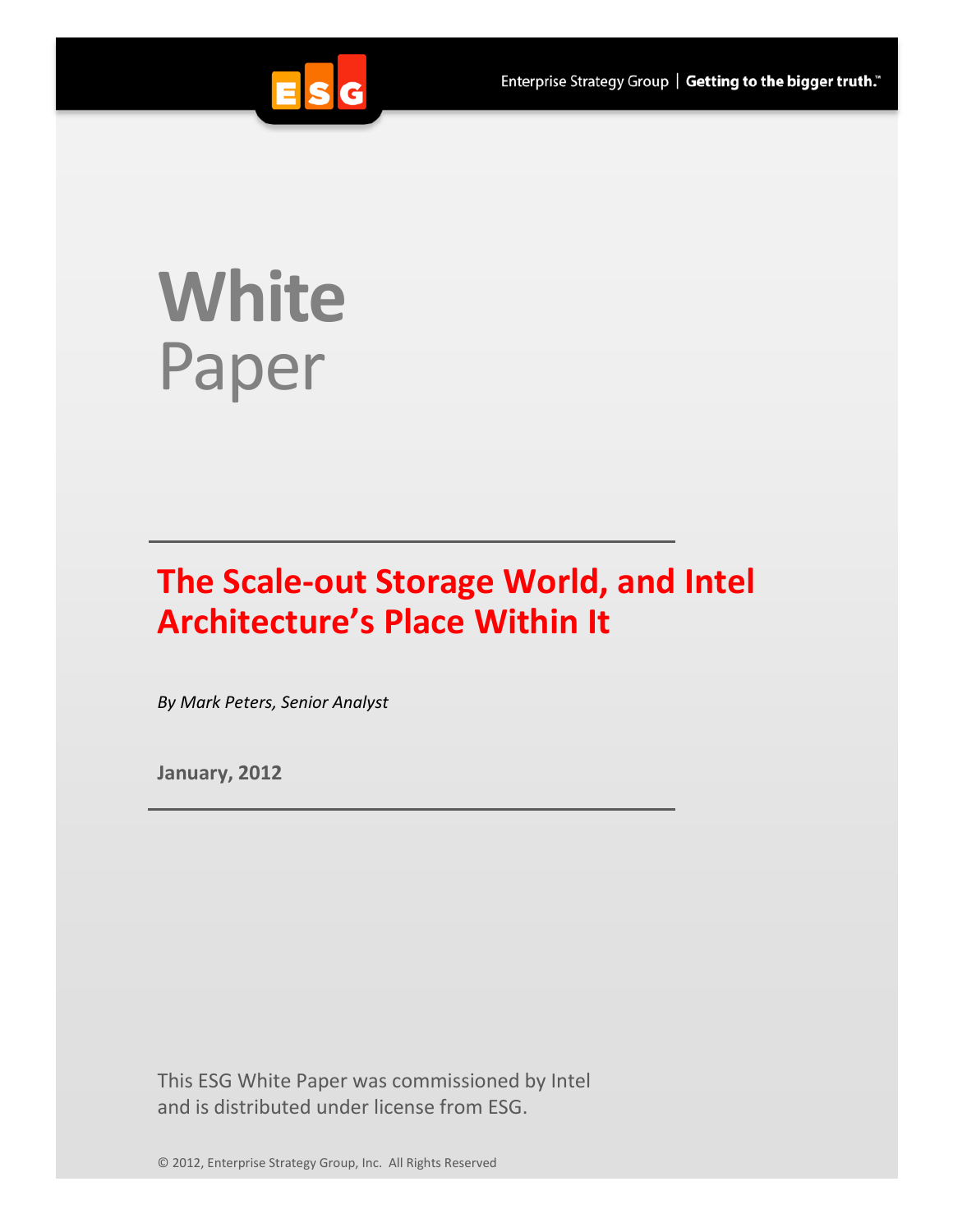

### **Contents**

All trademark names are property of their respective companies. Information contained in this publication has been obtained by sources The Enterprise Strategy Group (ESG) considers to be reliable but is not warranted by ESG. This publication may contain opinions of ESG, which are subject to change from time to time. This publication is copyrighted by The Enterprise Strategy Group, Inc. Any reproduction or redistribution of this publication, in whole or in part, whether in hard-copy format, electronically, or otherwise to persons not authorized to receive it, without the express consent of the Enterprise Strategy Group, Inc., is in violation of U.S. copyright law and will be subject to an action for civil damages and, if applicable, criminal prosecution. Should you have any questions, please contact ESG Client Relations at (508) 482-0188.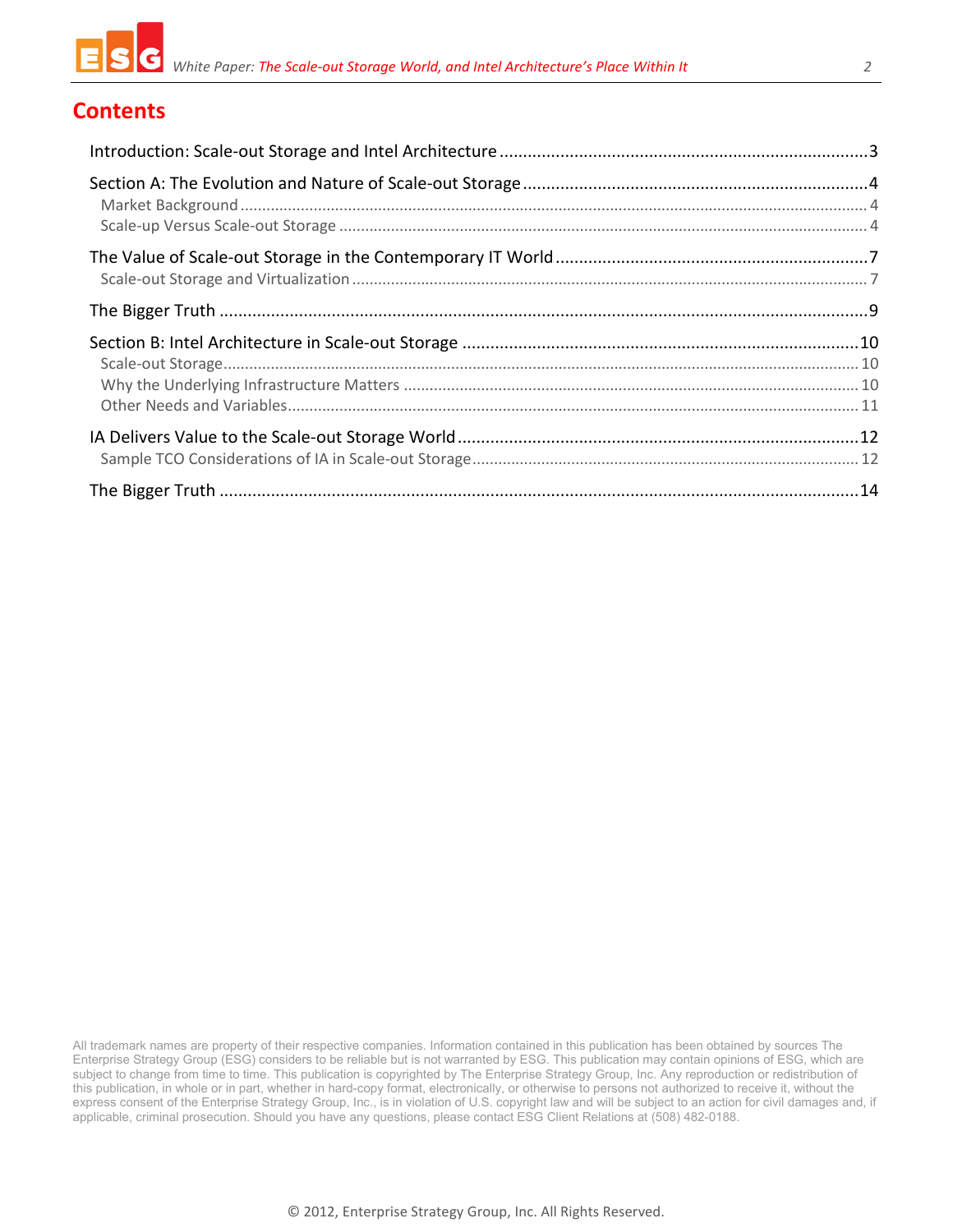## <span id="page-2-0"></span>**Introduction: Scale-out Storage and Intel Architecture**

You would have to live under a pretty large rock to be completely unaware of the "Intel Inside" marketing and branding campaign. But the breadth of [Intel'](http://intel.com/)s intent and capability to be "inside" might come as something of a surprise. After all, this paper has both scale-out storage and Intel Architecture (IA) in its title. Really? To most people, "Intel Inside" intuitively applies to the company's processors being found inside computing devices such as laptops and servers.

When the word "storage" is uttered, the minds of few people—even people in IT—leap immediately to think of Intel. However, that is something that Intel looks to be about to change, not only because Intel is a pragmatic and aggressive commercial organization, but also because the necessity for advanced, intelligent, and powerful computing in storage—especially today's increasingly dominant *scale-out* storage approach—means that storage is becoming more processor dependent.

Thus, IA has a key role and opportunity in the storage market. As storage infrastructures become more heavily based upon industry-standard X86 servers, so IA and storage become increasingly interlinked. "Intel Inside Scaleout Storage" may not yet be a phrase that trips off the tongue. But compelling reasons exist for users to be aware of the important relevance of processing in today's increasingly complex storage world.

Moreover, Intel wants to be seen as more than just a supporting cast member in the storage world; it wants to create the same sort of integrated value that it has achieved with its other, more traditional processing platforms. As the company states:

*"The bottom line: The world needs storage, and it needs it in new ways. Intel® architecture-based storage solutions can support scale-out storage solutions that address your immediate need for efficiency and prepare you to meet tomorrow's challenges. Intel® Xeon® processors can help by providing more energy-efficient storage performance, delivering added data protection, and enabling new usage models and greater scalability." [1](#page-2-1)*

This paper covers Intel's new focus from two perspectives. It contains two sections, each readable as a standalone piece.

- **Section A** examines and explains scale-out storage architecture, focusing on its emergence as the leading approach to contemporary storage and on the IT and business values it can deliver.
- **Section B** looks in depth at the specific IA capabilities that can address scale-out storage needs, emphasizing their operational and economic value.

Why does this matter? First, because modern storage generally, and scale-out storage in particular, put new demands upon the processing capabilities that support them, so it's important to know what underpins a solution. Second, the adoption and growth of scale-out storage as the modern architecture of choice means that the majority of users are impacted, and they'll need to understand all this so they can make good planning and purchasing decisions.

Indeed, ESG has delivered a scale-out storage market forecast<sup>[2](#page-2-2)</sup> through the year 2015, at which point we expect the transition to scale-out architectures to be almost complete, with scale-out storage architectures making up 80% of all net-new external networked storage shipments on a revenue basis. From 2010 to 2015, scale-out storage continues its march into commercial IT and away from just the niche markets that were the first to require the bandwidth and performance it provides.

In that same time frame, our market forecast for scale-out external networked storage shipments in commercial and government sectors increases from 4,189 petabytes (PB) to 62,834 PB. That is a 72% compound annual growth rate (CAGR) that far exceeds the overall external networked storage growth rate. This significant growth is based on a near-wholesale transition from scale-up to scale-out architectures across the vendor landscape—and *that* makes understanding scale-out, together with IA's role within it, a matter of broad importance across IT.

<span id="page-2-2"></span><span id="page-2-1"></span><sup>&</sup>lt;sup>1</sup> Source: Extract from the Intel Solution Brief, *[Gain a Business Advantage with Scale-Out Storage](http://www.intel.com/content/dam/doc/solution-brief/xeon-scale-out-storage-brief.pdf)*, 2011.<br><sup>2</sup> Source: ESG Research, *[Scale-out Storage Market Forecast 2010-2015](http://www.enterprisestrategygroup.com/2011/03/scale-out-storage-market-forecast-2010-2015/)*, March 2011.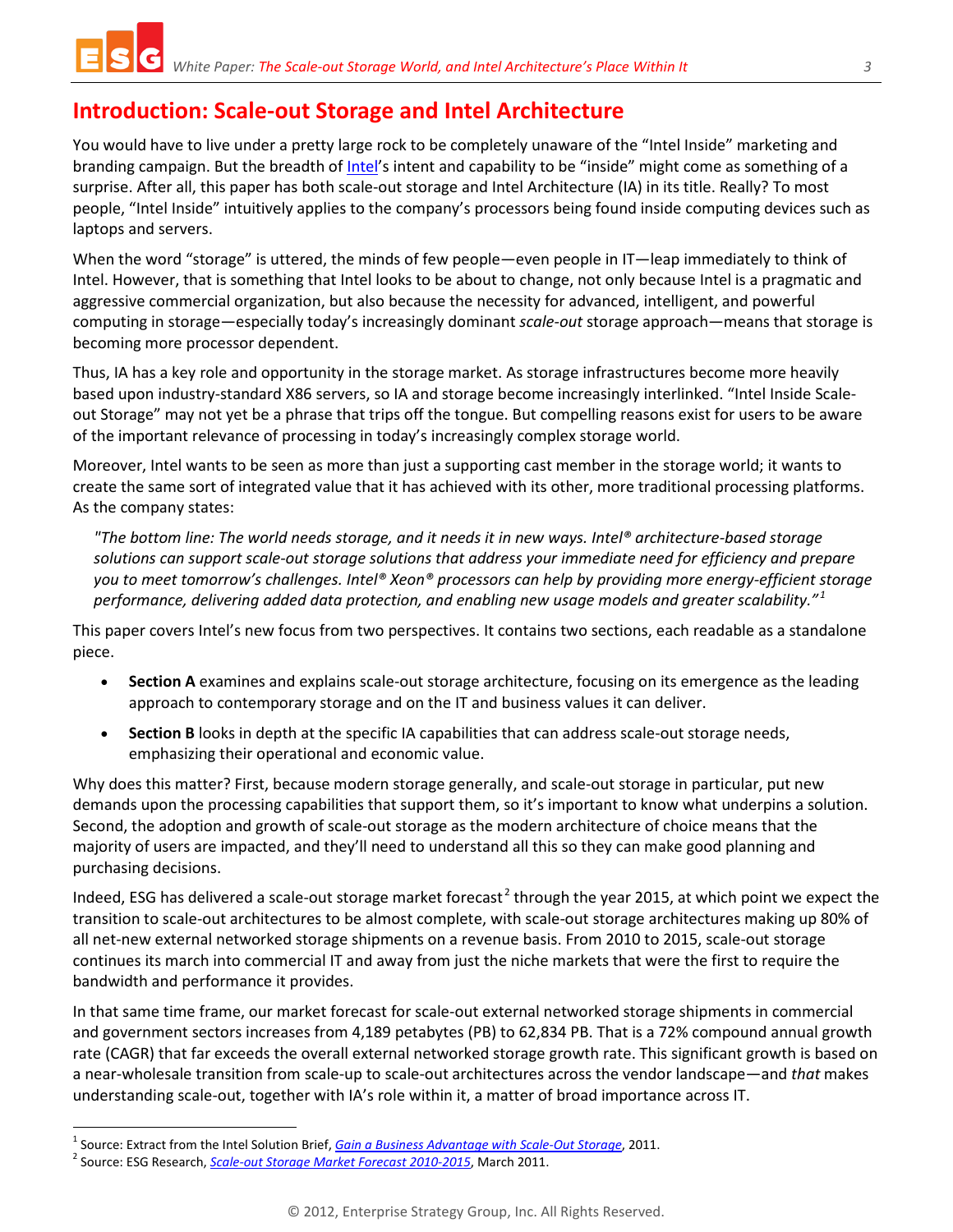## <span id="page-3-0"></span>**Section A: The Evolution and Nature of Scale-out Storage**

#### <span id="page-3-1"></span>**Market Background**

The demands placed on today's storage systems are extremely different from those placed on storage two or three decades ago. Yet that was the era of the birth of the architectures, code, and supporting processors for many "modern" storage platforms. This isn't really an issue of whether those older platforms are capable of dealing with today's demands. Clearly many still get the job done. The issue is at what cost and with what level of ease, efficiency, and flexibility can they do the job? A new world requires a new way to do things.

The new demands are underpinned by the exponential growth in data driven by the Internet, by new users, by new applications (especially ones tied to science, entertainment, weather, genomics, and communications), by mobility, and by rising expectations. But there's more than sheer data volume in play. All that stored data must be budgeted for, managed, protected, secured, and be made increasingly available across multiple platforms and interfaces.

To address these demands, the traditional monolithic, discrete storage system is rapidly giving way to a more flexible, pragmatic, and converged storage approach called "scale-out." So what is it all about? And what was wrong with the old methods?

#### <span id="page-3-2"></span>**Scale-up Versus Scale-out Storage**

#### *The Architectural Concept*

Scale-out storage certainly sounds like a promising cure for the multiple and growing storage challenges in both "regular" and server-virtualized data centers. But what exactly is it? Conventional solutions have been based on "scale-up" architectures (sometimes called monolithic or frame-based architectures) that have design roots reaching back to early development by IBM in the 1960s. Although they are still very common in many commercial environments, those architectures were designed to meet the needs of the mainframe world.

Scale-up storage sits behind a dedicated controller. Upgrades and capacity expansions to meet changing business conditions or keep pace with growth can present challenges, especially in maintaining acceptable system performance as the changes are made. Increasing capacity (and, therefore, the IO workload) without making a corresponding increase in bandwidth and storage processing power can decrease response times and service levels. [And it's also important to note that a malleable scale-out approach can help to better manage the cost challenges that a less flexible storage approach imposes (both in sense of the timing and amounts of expenditure). We'll revisit this aspect in more detail later]. A tactical workaround is to over-provision, but that is obviously a very wasteful approach. Furthermore, server virtualization exacerbates problems with scale-up architectures. Disparate "islands" of storage; poor utilization; complexity; and inefficient, inflexible, disruptive scalability are often the painful sideeffects of scale-up architectures. They may also require specialized and complex management and encourage vendor lock-in. And "scale up" must happen when any one of the key components (disk, processor, network, etc.) is maxed out. It is the IT equivalent of traffic moving at the speed of the slowest vehicle.

#### *Modular, Monolithic, and Scale-out*

Traditional storage architectures have primarily been classified in two ways: as modular or monolithic. Both architectures are fixed-scale systems. Essentially, a single- or dual-controller system is loaded with disk capacity (either HDD spindles or solid-state drives) until maximum capacity is met. At that point, a new discrete system is added to increase capacity further.

- x Monolithic systems typically support open systems and mainframe environments. They are massive, enclosed in a proprietary data center rack, and feature a built-in single or dual controller that fills with disks over time.
- x Modular systems have one or two controller modules and self-contained shelves of disks that are housed in, and added to, a standard data center rack to increase capacity.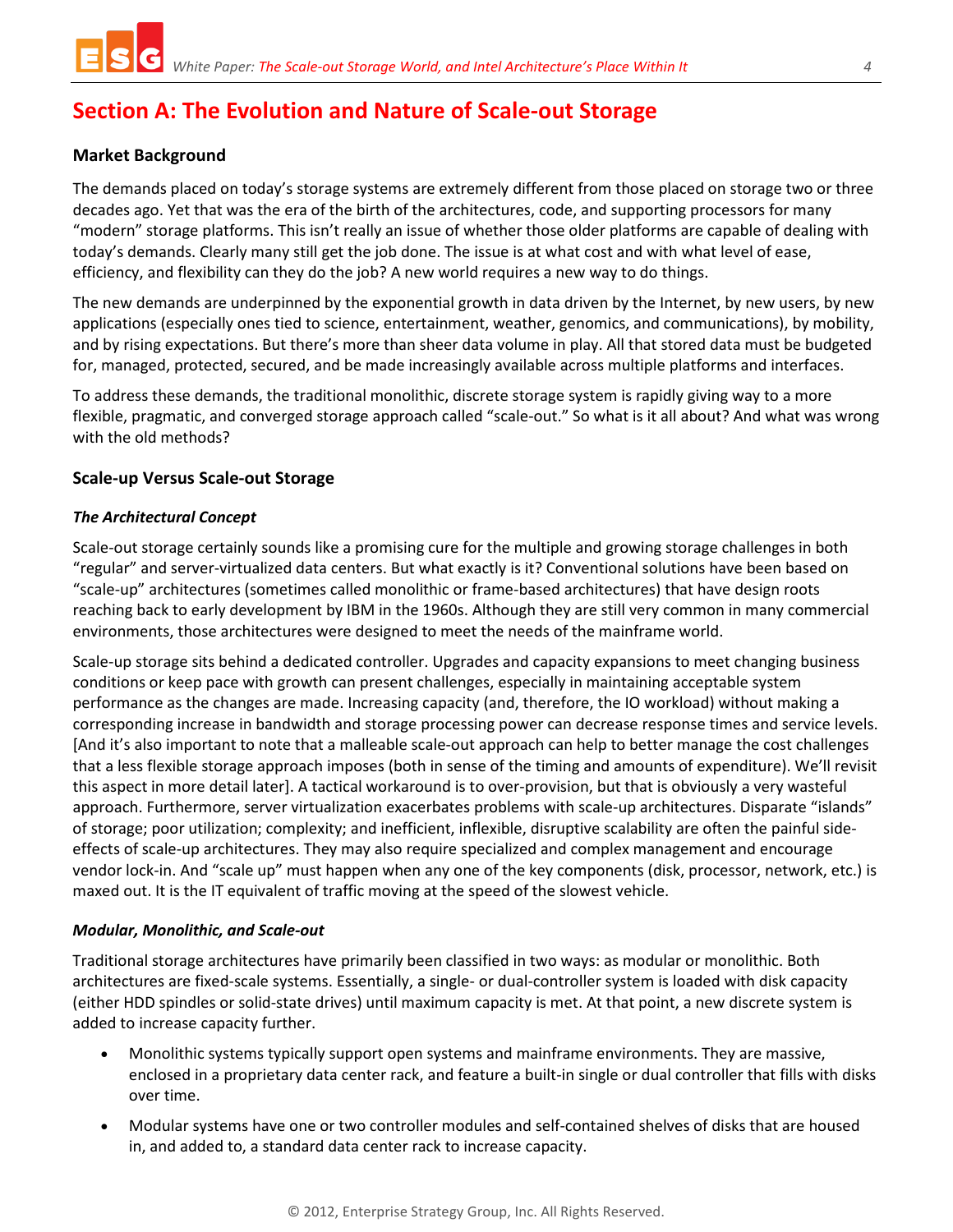

#### *Scale-out Storage Defined*

Although it can be elusive to define scale-out storage in a way that is acceptable to all industry participants, ESG uses the following definition. We believe it encompasses most of the core concepts of scale-out storage architectures:

*"Scale-out" storage solutions increase performance, capacity, or throughput by adding resources (e.g., processors, memory, host interfaces) as a loosely coupled system composed of nodes that work side-by-side, in parallel. These systems differ from traditional "scale-up" storage solutions, which increase performance, capacity, or throughput by adding resources within a tightly coupled system that shares a common pool of resources that work in tandem.*

[Figure 1](#page-4-0) offers a visual representation of the difference between scale-up and scale-out storage.

<span id="page-4-0"></span>*Figure 1. Scale-up vs. Scale-out Storage*



*Source: Enterprise Strategy Group, 2011.*

#### *Scale-out Storage Advantages*

Scale-out storage systems overcome the physical boundaries of racks and modules. They are virtualized systems whose front-end processing power and back-end capacity grow by adding new processor or capacity nodes, while they still function as a single system. They often don't need the complex individual physical disk and data-layout management, or the performance tuning, required by traditional monolithic and modular systems. Scale-out systems offer economic advantages as well, not just through better use of system resources, but also via their use of (sometimes) less-expensive hardware and standardized components. And very importantly, implementation time can be dramatically shorter as well, resulting in faster storage capacity deployment and, ultimately, faster application deployment. Naturally, all this integration, flexibility, and functionality demands much greater processing power as well – this is something that will be covered in greater depth in part B of this paper.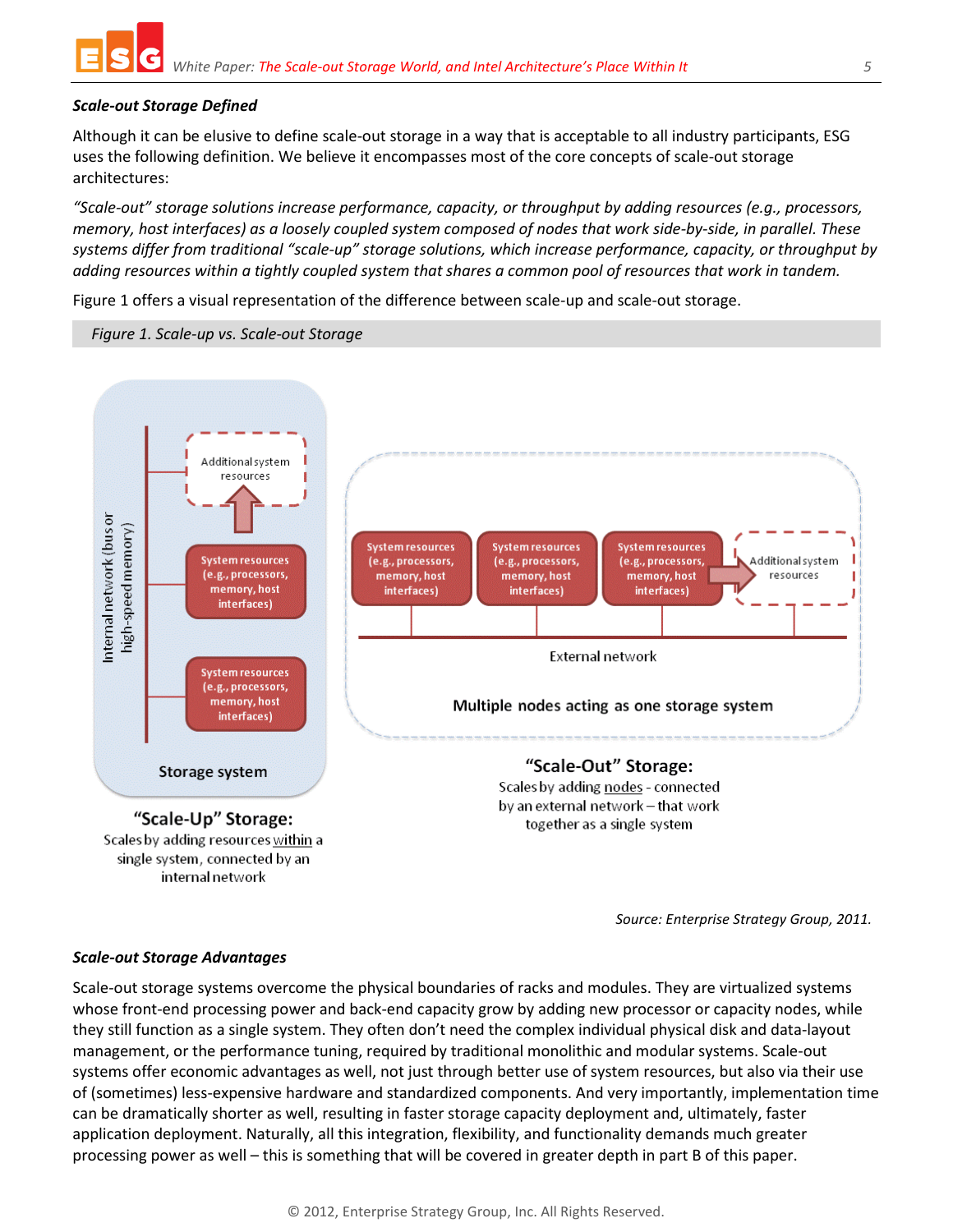Scale-out storage's ability to deliver increased performance *and* operational cost reductions has put these systems on the radars of an increasing number of enterprise IT buyers. Scale-out solutions can expand (granularly, of course) into the multi-petabyte range under a single system image. That means they provide an ideal platform for storage consolidation. They also help IT organizations reduce management costs, data center floor space footprints, and power and cooling costs. And of course, increasing storage consolidation onto a shared resource also increases utilization rates, giving users more "bang" for their storage buck.

A key budgetary benefit of scale-out storage is its cost-related predictability. IT managers know that whenever they want "X" TB and "Y" IOPS, they will pay "Z" dollars. ESG conducted an in-depth study of scale-out architectures,<sup>[3](#page-5-1)</sup> and a subset of the findings provides insight into the IT and business values that scale-out storage can provide:

- x **Adoption is growing fast.** As of late 2010, 18% of survey respondents reported they were using scale-out storage. But a further 40% were planning to deploy it by the second half of 2012.
- x **Use of scale-out storage is—interestingly—correlated to users who have a more strategic view of storage.** The use of (or the plan to use) scale-out storage runs at 64% among those who view storage as "strategic." It runs at only 31% among those who view storage as "an afterthought."
- x **Scale-out adoption in enterprise IT is driven by improved scalability and performance** together with lower infrastructure and management costs and faster provisioning.
- x **Implementation time for a new storage system (from "need" to "use") is under three months for 38% of scale-out storage users.** Only 13% of users not using scale-out enjoy such a short implementation period. Conversely, 21% of scale-out storage users report implementation times of more than six months, compared with 61% of those not using scale-out storage (see [Figure 2\)](#page-5-0). The fact that 61% of traditional storage users endure implementation times exceeding six months underscores how dramatically IT projects such as server virtualization can be slowed by inflexible storage.

#### <span id="page-5-0"></span>*Figure 2. Length of Implementation Cycle for New Storage Systems, by Scale-out Storage Usage*



**Length of new storage system implementation cycle, by scale-out storage usage. (Percent of respondents)**

*Source: Enterprise Strategy Group, 2011.*

<span id="page-5-1"></span> <sup>3</sup> Source: ESG Research Report, *[Scale-out Storage Market Trends](http://www.enterprisestrategygroup.com/2010/12/scale-out-storage-market-trends/)*, December 2010.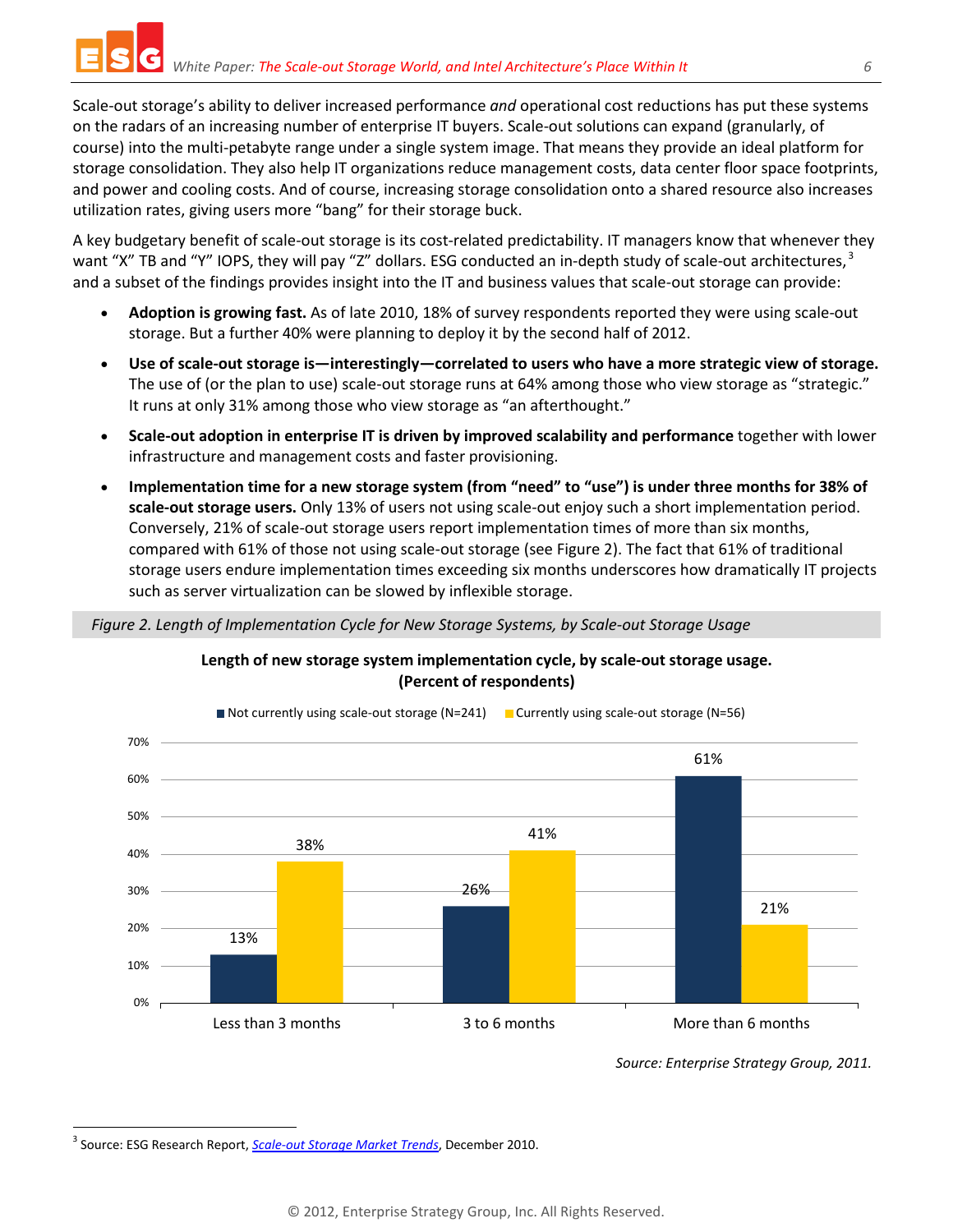Finally, there is a common misconception (probably based on common examples and practices found in the market) that scale-up is a SAN-only approach, and that scale-out is synonymous with NAS environments. Neither is true. Scale-out is an overall architectural approach to delivering storage capabilities and is separate from the protocols employed. Scale-out architectures are flexible and scalable in performance and capacity, which means they can handle aggressive capacity growth, unpredictable workloads, and varying bandwidth requirements. And relatively simpler management means that, as storage grows to meet business requirements, addition of IT staff is not a requirement. More can be done on a lower budget.

## <span id="page-6-0"></span>**The Value of Scale-out Storage in the Contemporary IT World**

#### <span id="page-6-1"></span>**Scale-out Storage and Virtualization**

The increased use of server virtualization is a major driver of scale-out adoption. A mismatch exists between the flexible, mobile capabilities of virtual server environments and the hard-mapped, stove-piped nature of traditional scale-up storage.

Scale-out storage has performance, flexibility, and efficiency attributes that address the challenges of traditional *and* server-virtualized environments. It helps users easily respond to rapidly changing business requirements with transparent scalability and simplified management—something that is impossible with traditional storage approaches.

Indeed, if we look at the aspects of storage infrastructure that users see as prerequisites for their broader use of server virtualization (see Figure 3), then a scale-out approach is highly attractive, especially in terms of allowing faster storage provisioning and, obviously, a scalable infrastructure. [4](#page-6-2)

*Figure 3. Top Five Storage Infrastructure Developments Required for More Widespread Server Virtualization*

#### **From a storage infrastructure perspective, which of the following developments do you believe need to take place in order to enable more widespread server virtualization usage in your organization? (Percent of respondents, N=190)**



*Source: Enterprise Strategy Group, 2011.*

<span id="page-6-2"></span> <sup>4</sup> Source: ESG Research Report, *[The Evolution of Server Virtualization](http://www.enterprisestrategygroup.com/2010/11/the-evolution-of-server-virtualization/)*, November 2010.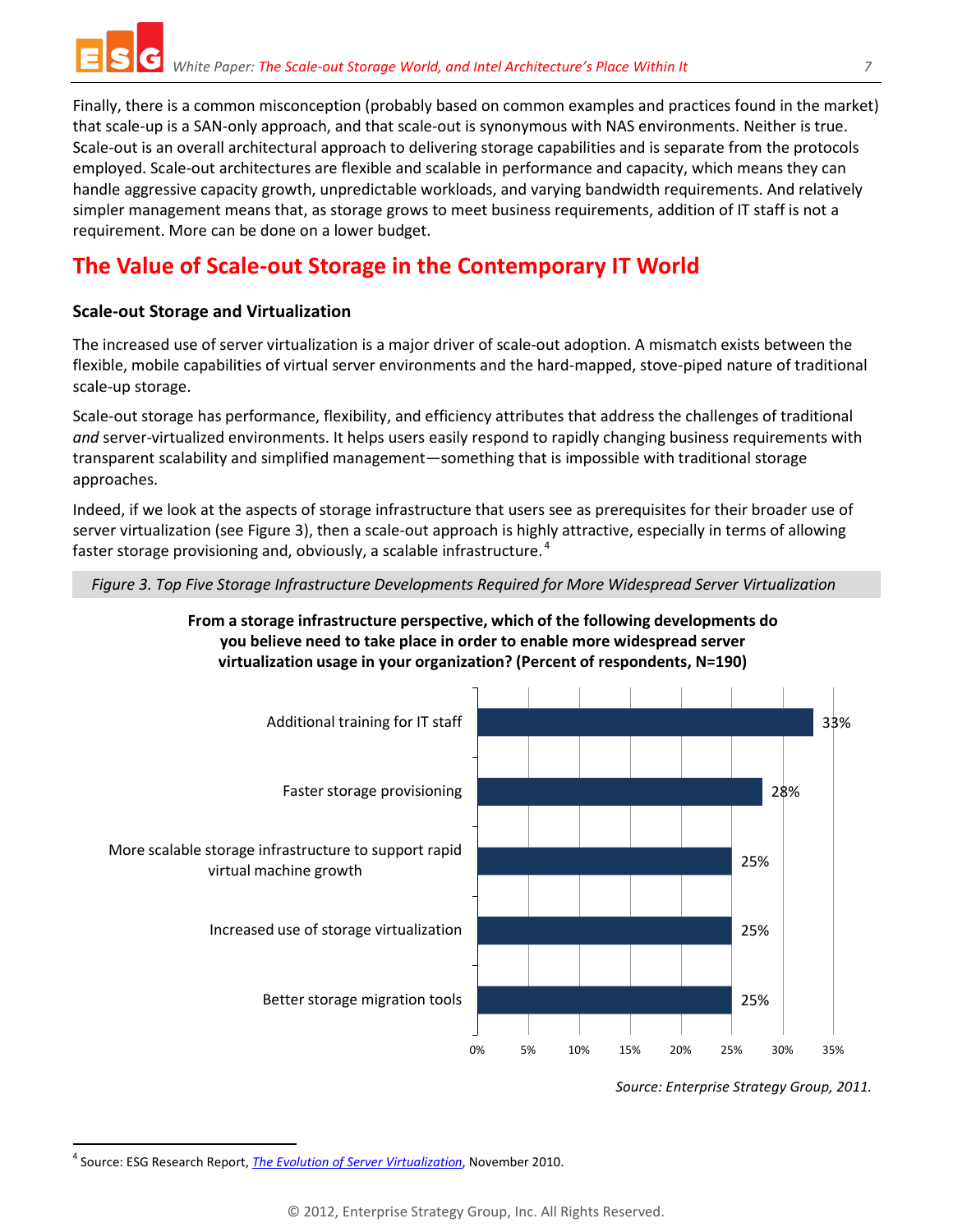Server virtualization puts considerable performance and capacity-related stress upon storage systems. Because scale-out's adoption and extended use are such significant trends right now, it is worth delving a little deeper into this topic. Server virtualization software is now mature, and its adoption is widespread across organizations, as ESG research has confirmed.<sup>[5](#page-7-0)</sup> When they were asked, "Is your organization currently utilizing x86 server virtualization technology?" 61% of 1,602 respondents said "yes," either for production or production and test/development. A further 13% said "yes" to test/development only, and yet another 12% were evaluating or piloting the technology.

While that information shows that the vast majority of users have at least some level of server virtualization implemented, it does not indicate the *extent* of its use within these organizations. ESG research (Figure 4) addressed this question by looking at the percentage of x86 servers that have actually been virtualized in organizations. The curves are general trend lines that demonstrate the current generally lower percentage levels of virtualization (blue arc) and users' expectations for an increase in higher-percentage levels of virtualization in the near future (yellow curve).



*Figure 4. Percentage of x86 Servers That Have Been Virtualized*





*Source: Enterprise Strategy Group, 2011.*

In other words, there is an awful lot of virtualization still to happen. As users move from "dipping their toes" in x86 server virtualization and progress to higher levels of usage, they should—as soon as possible in the process—be deciding upon and implementing an appropriate storage infrastructure.

This is crucial because the increasing adoption of server virtualization often comes with a concurrent realization that the limitations of traditional monolithic or modular storage architectures can significantly hamper a virtualization effort's success. In short, storage—as we have traditionally known it—is unable to support the performance or scaling needs of virtualized servers.

In fact, storage is becoming a throttle, or even an anchor, on the promise of virtualization. <sup>[6](#page-7-1)</sup> Scale-out storage – supported by, if you will, scale-out storage-processing abilities—is a tool that can help address this challenge.

<span id="page-7-1"></span>

<span id="page-7-0"></span><sup>&</sup>lt;sup>5</sup> Source: ESG Research Report, <u>[The Evolution of Server Virtualization](http://www.enterprisestrategygroup.com/2010/11/the-evolution-of-server-virtualization/)</u>, November 2010.<br><sup>6</sup> For a much deeper investigation of this issue, see ESG's recent Market Report, <u>The Future of Storage in a Virtualized Data Cent</u> 2011, which also details the value of Ethernet-based protocols for computing in general.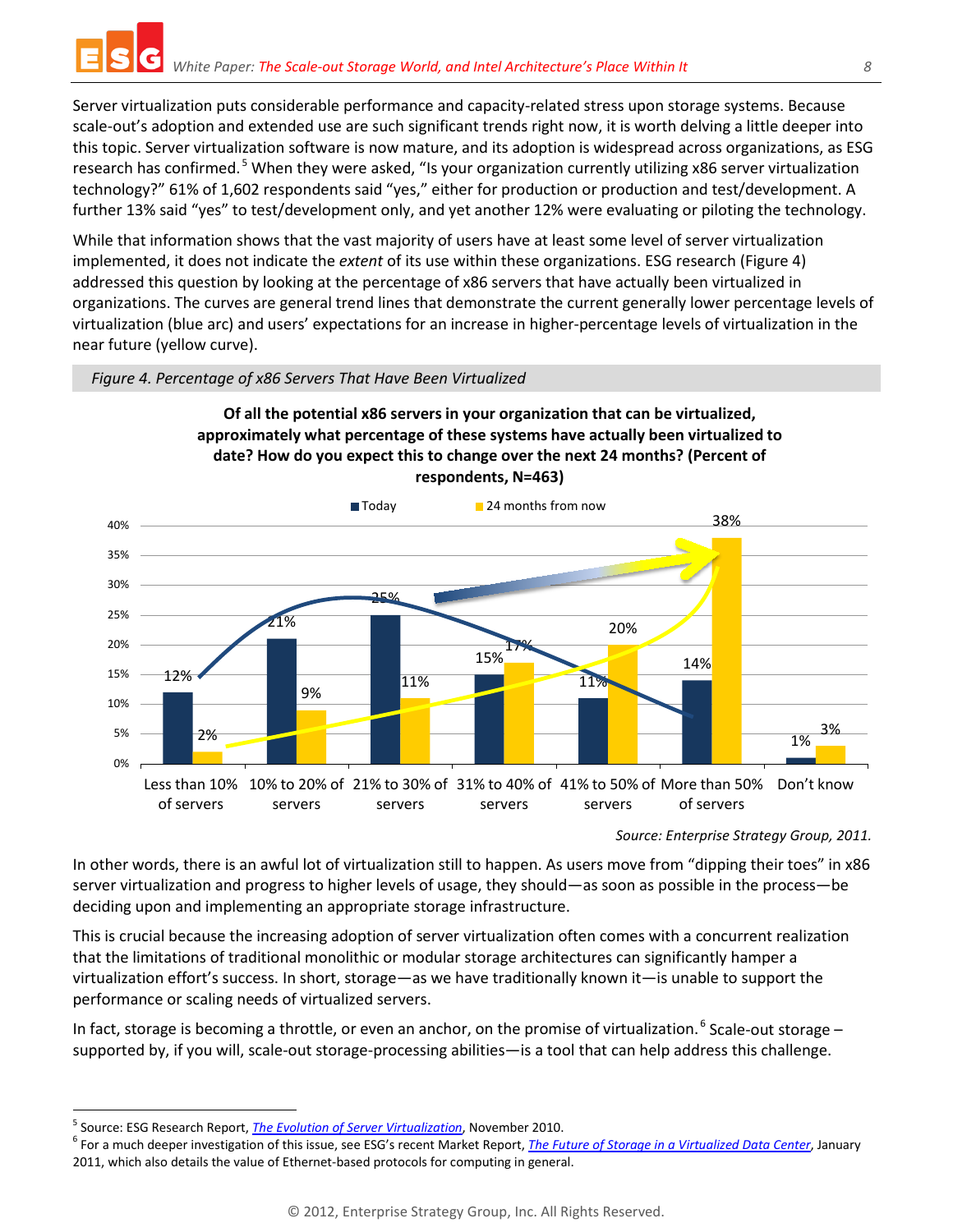## <span id="page-8-0"></span>**The Bigger Truth**

Scale-out storage is something that, while complex to design and build well, is simple in concept and operation. The vast majority of the heavy lifting is borne by the vendors; the vast majority of the benefits are enjoyed by the IT users. It is possible to (albeit rather cynically) argue that traditional scale-up storage was, and is, just the reverse.

In both cases, the architectures can be effective. The big difference arises in the realm of efficiency. Scale-out architectures move storage in line with the contemporary IT world: It is flexible, is easy-to-use, and can drive both a TCO advantage (by requiring less overall equipment and less specialized management, for example) and an ROI improvement (providing more responsiveness and more speed to the organization). Of course, to support scale-out in an optimal fashion also needs (and here we can see the interest, and opportunity, for, Intel) considerable raw compute resources, as these are the resources that make a flexible, responsive and dynamic system, where parameters can change variably, actually work. A good scale-out storage system is indeed more akin to being a flexible server environment in many respects than it is simply a flexible box of storage components.

What do actual users say about scale-out storage? They confirm the value that scale-out storage can deliver:

- **Scale-out delivers on its promise of improved scalability and performance.** Scale-out early adopters have reduced their costs while improving scalability, IO performance, throughput performance, data availability, and hardware utilization.
- x **Scale-out storage users are more likely to report having a sufficient number of storage administrators and significantly shorter implementation cycles.** Sixty-four percent of current scale-out storage users believe that they have sufficient staff to manage their storage environments, compared with 50% of organizations not using the technology. Seventy-nine percent of scale-out storage users have an average storage system implementation cycle of six months or less, versus only 39% of organizations that have not deployed scale-out storage.
- x **Once users see scale-out storage in action, they quickly expand usage.** While users often initially employ scale-out for tier-2 data, they quickly embrace its capabilities, then they broaden and deepen their use of it.

With its suitability for a world of massive data growth (which demands an economically viable and easy-to-scale approach) and massive operational uncertainty (which demands a flexible and easily managed storage resource pool), scale-out has become the storage architecture of choice, delivering logic, simplicity, and value to an IT world crying out for all three.

---------------------------------------------------------------

*Section B of this paper looks specifically at the impact of Intel Architecture on scale-out storage.*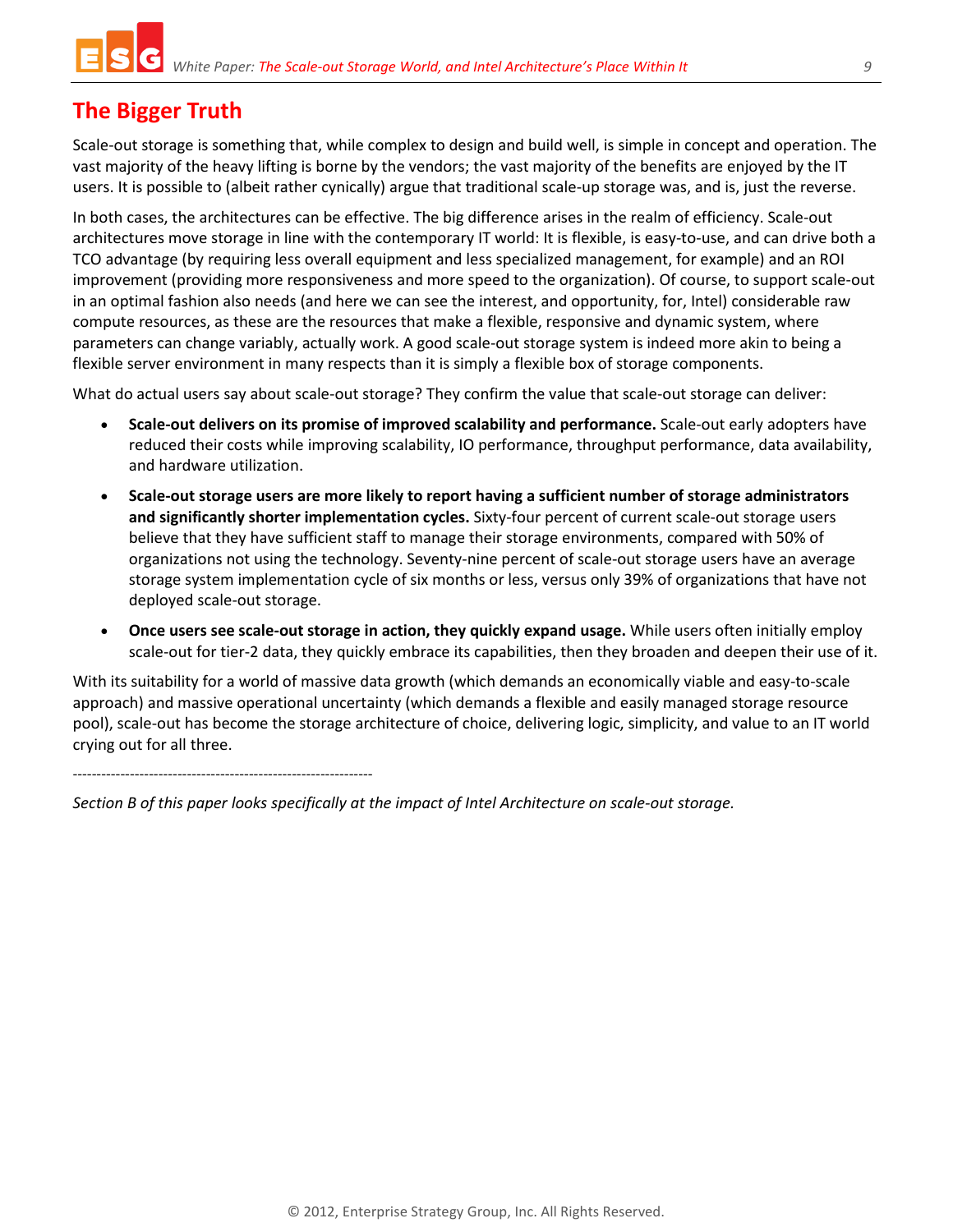## <span id="page-9-0"></span>**Section B: Intel Architecture in Scale-out Storage**

#### <span id="page-9-1"></span>**Scale-out Storage**

Section A of this white paper evaluated the relevance and importance of scale-out storage. It concluded that scaleout is suited for a world experiencing massive data growth (which demands an economically viable and easy-toscale approach) and massive operational uncertainty (which demands a flexible and easily managed storage resource pool). Scale-out has become the storage architecture of choice, delivering logic, simplicity, and value to an IT world crying out for all three.

End-users have investigated and increasingly adopted scale-out storage, and vendors have responded accordingly. As emerging scale-out vendors such as Isilon, DataDirect, 3PAR, and BlueArc benefitted from the end-users' interest, major storage incumbents such as EMC, HDS, and IBM either acquired those firms, evolved their own offerings, or introduced new scale-out solutions.

With the pull-and-push factors at play, ESG anticipates that by 2015, scale-out storage architectures will comprise 80% of worldwide storage shipments.<sup>[7](#page-9-3)</sup> We are witnessing a near-wholesale transition from scale-up to scale-out architectures across the storage landscape, which makes close examination of the prerequisites for good, effective, optimized scale-out storage important. It also makes understanding the impact of Intel Architecture (IA) upon this paradigm shift simultaneously intriguing and necessary.

#### <span id="page-9-2"></span>**Why the Underlying Infrastructure Matters**

To set the foundation for what IA can contribute to scale-out storage, it makes sense to start by examining why the raw foundations of a storage platform itself matters. Scale-out storage architectures use a networked collection of components in a peer architecture. The components collaborate as a pooled resource, delivering maximum performance, advanced utilization, economic efficiency, non-disruptive scalability, and robust data protection.

The underlying elements are modular, but that modularity is transparent to users: The system always has one logical management interface. Simplicity and elimination of management complexity are signatures of scale-out storage architectures. But, like a duck appearing to glide effortlessly across a pond yet paddling away furiously under the surface, scale-out works hard to deliver a simple, unified, efficient user experience.

This is where processing power *and* sophistication come into play; and it is why IA has relevance in a scale-out storage discussion. The tie-ins relate to:

- **Raw processing headroom:** The general move of storage controllers away from specialized hardware toward standard hardware is manifested in the move from application-specific integrated circuits (ASICs) to software that runs on servers that are pretty much standard. While the move from purpose-built processing chips to general-purpose chips improves economics, adds flexibility, and eases upgrades, it typically comes with a need for more power and flexibility which are things that you don't always get either often or enough - when a storage implementation is tied to customized hardware.
- x **Advanced storage functions:** Users are demanding ever-more advanced storage-optimization features. However, these typically sophisticated capabilities—such as thin provisioning and deduplication—will not be implemented if they hurt performance. They represent compute-intensive workloads *within* the storage infrastructure that demand additional processing power. A host of technologies fall into this category: thin provisioning, data-reduction technologies such as deduplication and compression, automated failover, erasure coding (which distributes private data across multiple data centers and/or public cloud storage for added protection), encryption, auto-tiering, extended metadata, and caching.

<span id="page-9-3"></span> <sup>7</sup> Source: ESG Research Report, *[Scale-out Storage Market Forecast 2010-2015](http://www.enterprisestrategygroup.com/2011/03/scale-out-storage-market-forecast-2010-2015/)*, March 2011.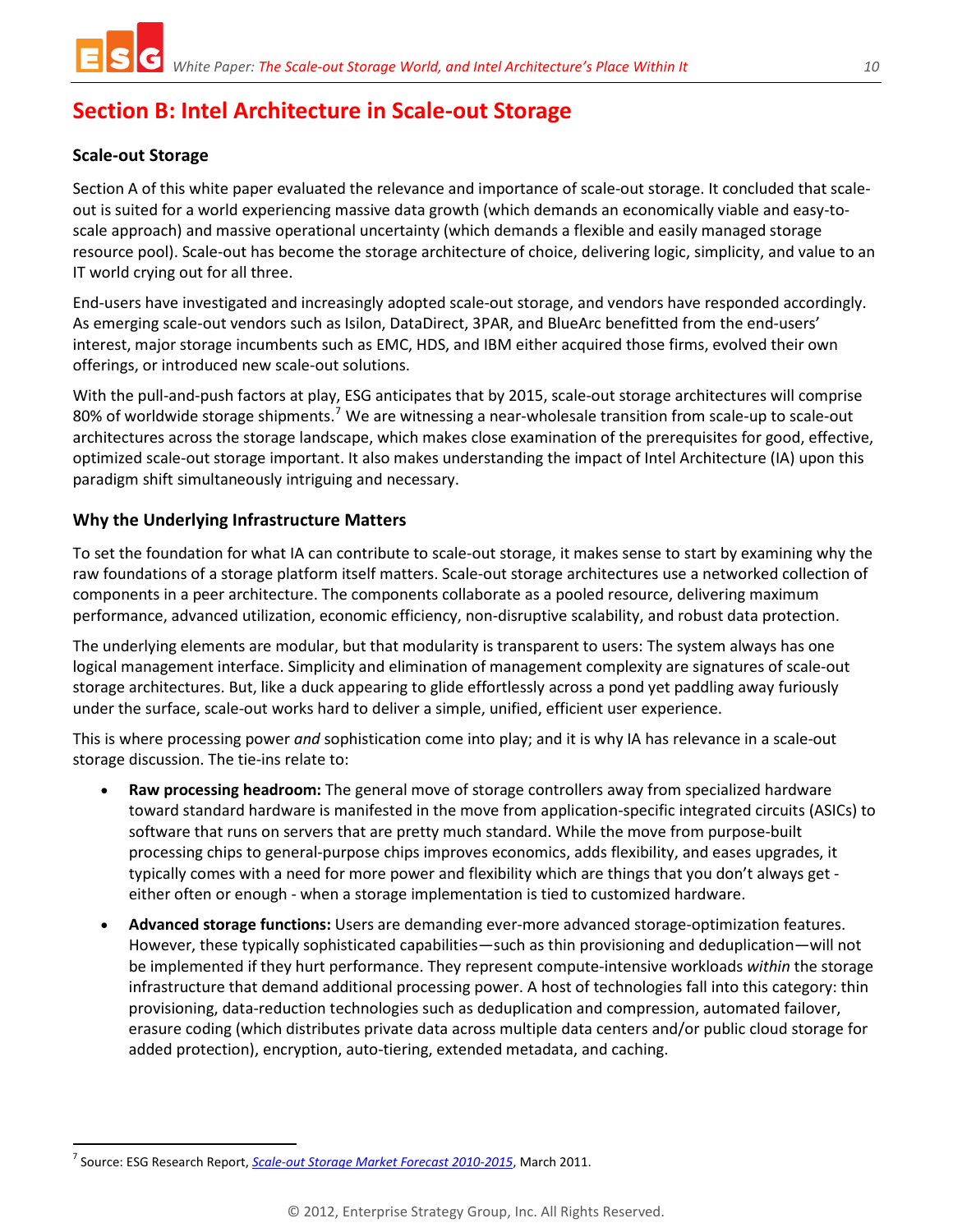All of them are compute intensive. Moreover, all are very popular, as the broad-based ESG research data in Figure 5 shows. These desired features require significant compute power, but all are either absolutely required or strongly preferred as part of any purchase.

#### *Figure 5. Importance of Various Features/Functions When Considering Scale-out Storage Platforms*

#### **Please rate the importance of the following features/functionality in considering a scale-out storage platform. (Percent of respondents, N=178)**

- I would not purchase a scale-out storage platform without this feature
- I would strongly prefer a scale-out storage platform to include this feature but would consider purchasing one without it
- This feature is not essential in a scale-out storage platform and I would purchase a scale-out storage platform without it
- Don't know

| High availability                                     | 35%              | 48%                      | 13% 3%                    |
|-------------------------------------------------------|------------------|--------------------------|---------------------------|
| 10 Gigabit Ethernet support                           | 27%              | 53%                      | 16%<br>4%                 |
| Geographic separation of nodes for BC / DR purposes   | 27%              | 51%                      | 19%<br>4%                 |
| Data reduction technologies                           | 27%              | 51%                      | 3 <sup>9</sup><br>19%     |
| Read-write snapshot                                   | 26%              | 56%                      | 16%<br>3 <sup>9</sup>     |
| Asynchronous replication                              | 26%              | 49%                      | 6%<br>19%                 |
| Read-only snapshot                                    | 25%              | 54%                      | 16%<br>5%                 |
| Tiered storage                                        | 24%              | 54%                      | 17%<br>4%                 |
| Fibre Channel over Ethernet (FcoE) support            | 22%              | 48%                      | 22%<br>7%                 |
| Support for block and file storage in the same system | 21%              | 54%                      | 3 <sup>9</sup><br>21%     |
| Thin provisioning                                     | 20%              | 53%                      | 22%<br>4%                 |
| Synchronous replication                               | 17%              | 57%                      | 4%<br>22%                 |
| Support for flash-based solid-state drives (SSDs)     | 16%              | 51%                      | 4%<br>29%                 |
| Infiniband support                                    | 12%              | 49%                      | 28%<br>11%                |
|                                                       | 0%<br>10%<br>20% | 40%<br>50%<br>30%<br>60% | 80%<br>100%<br>70%<br>90% |

*Source: Enterprise Strategy Group, 2011.*

#### <span id="page-10-0"></span>**Other Needs and Variables**

- **•** Because of the random nature of much IO, the link between having an "X% better processor" to particular, predictable "Y% storage benefits" is not as direct or linear as it is with servers and applications. Again, this means more processing power is vital, both in sheer "horsepower" and in terms of flexible packaging and built-in functionality that is well integrated with server systems and user needs.
- x Many users have electrical power limitations—or at least they aspire to reduce their electricity use. Being energy-frugal is required in order to move advanced storage functions into scale-out storage.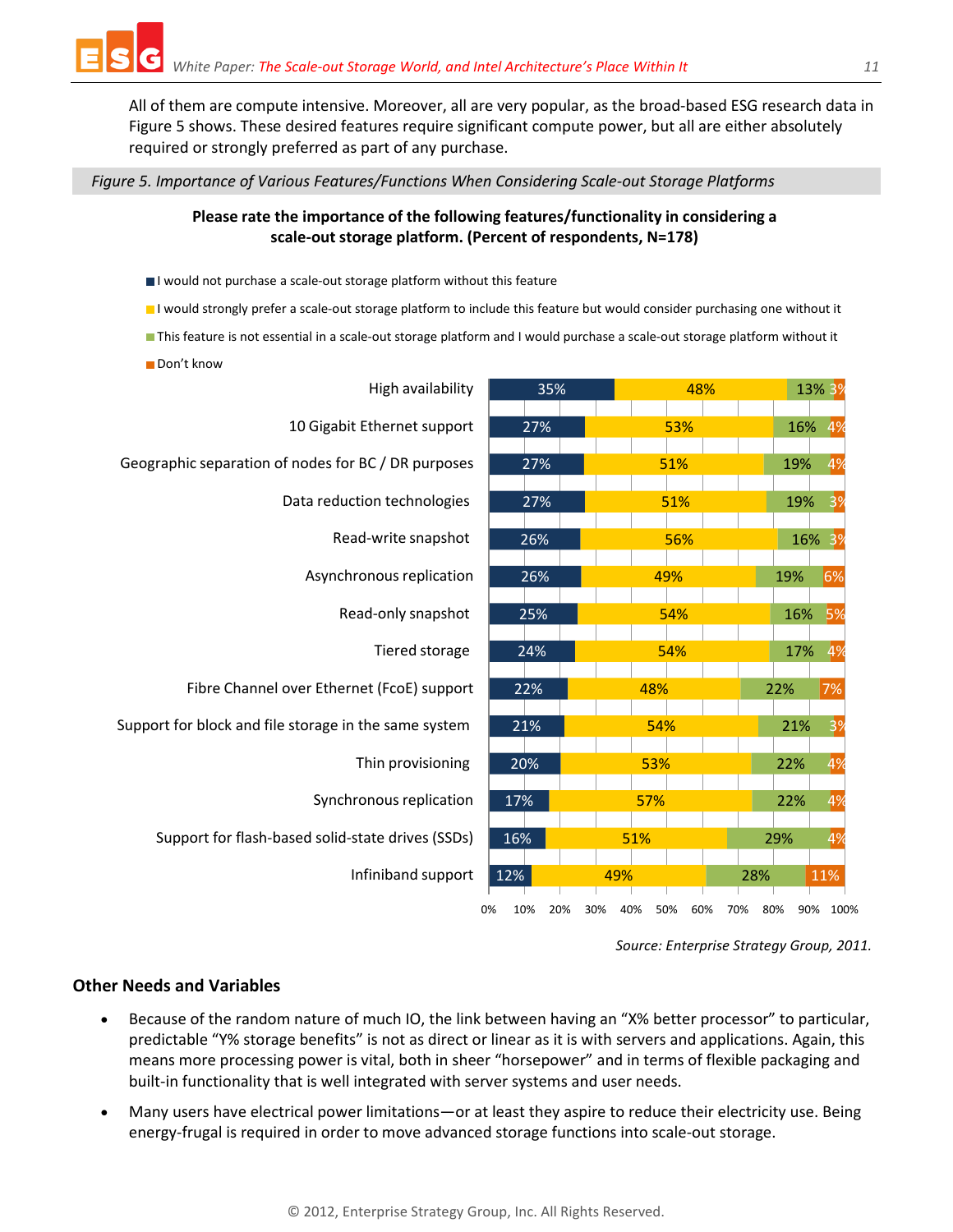- 
- x Concerns about the security of corporate data are leading to the broader implementation of technologies such as encryption, driving a further need for higher levels of computing power in storage.

All of these needs are being compounded by the overall complexity and IO intensity of many now-common applications for data discovery, data mining, data warehousing/business intelligence, and analytics. Compute power and sophistication are needed, but they must also be economically suitable.

## <span id="page-11-0"></span>**IA Delivers Value to the Scale-out Storage World**

IA can support all those infrastructure-related needs, both generally for IT and specifically for scale-out storage. in regard to general IA capabilities, Intel has committed to (and so far has delivered against) what it calls the "tick-tock model" of computing power. At least every two years, it is developing faster cores with higher performance and more efficiency. The company's credibility and continued ability to deliver is impressive. Intel also is active in the networking arena and in specific storage media, notably non-volatile memory (NVM), which shows great promise for wider adoption as the economics become more attractive.

The convergence of items such as these—combined with standards-based implementation—boosts the relevance and value of IA in the scale-out storage world, especially as many in the industry (including Intel) expect a future where storage is more of a server-based service. We can already see signs of this happening with the general adoption of x86 *into* storage systems and in the emergence and growth of hypervisor-based storage control.

Looking more specifically at some of the things IA can deliver in the scale-out storage world, we see that:

- IA offers plenty of processing power for "raw headroom" needs and for supporting compute-intensive encryption, deduplication, and other tasks. This same power is valuable in virtualized server environments that put stress on storage subsystems and demand higher performance. As the "scale" of scale-out grows, so does the need for strong compute-power foundations.
- IA has attractive economic and energy-efficiency characteristics. For example, Intel Xeon processors can invariably provide the growing compute power required by scale-out storage—without increasing the watts consumed.
- IA has integrated advanced storage features directly into its chips to make data protection (accelerated encryption via AES-NI) and high availability (memory parity, Asynchronous DRAM Refresh (ADR), Non-Transparent Bridging (NTB)) simpler, without sacrificing performance.

It's a fairly simple equation: In order to drive-up and enjoy the capabilities of scale-out storage, there is a need for scalable computing power as well. This power helps to integrate storage features with the IO and memory so as to support the sophisticated usage models that enable storage efficiencies to be achieved.

#### <span id="page-11-1"></span>**Sample TCO Considerations of IA in Scale-out Storage**

With economics underpinning everything in storage, it is important to try to gain at least some idea of how much TCO improvement IA can bring to a scale-out storage world. To do this, we will use proof rather than mere assertion by referring to ESG research findings<sup>[8](#page-11-2)</sup> that inform us of real-world results. By adding some (open and declared) assumptions regarding cost, we get an indication of the potential TCO impact of scale-out with IA.

x **Management and efficiency:** 17% of organizations with more than 100 discrete storage systems have at least six full-time storage employees, compared with 3% of those with 25 or fewer systems. If IA/scale-out can reduce the number of discrete systems and management effort/complexity, then perhaps multiple employees can be redeployed. With burdened costs likely to exceed \$100,000 per storage administrator, this could reduce TCO dramatically.

<span id="page-11-2"></span> <sup>8</sup> Source: ESG Research Report, *[Scale-out Storage Market Forecast 2010-2015](http://www.enterprisestrategygroup.com/2011/03/scale-out-storage-market-forecast-2010-2015/)*, March 2011.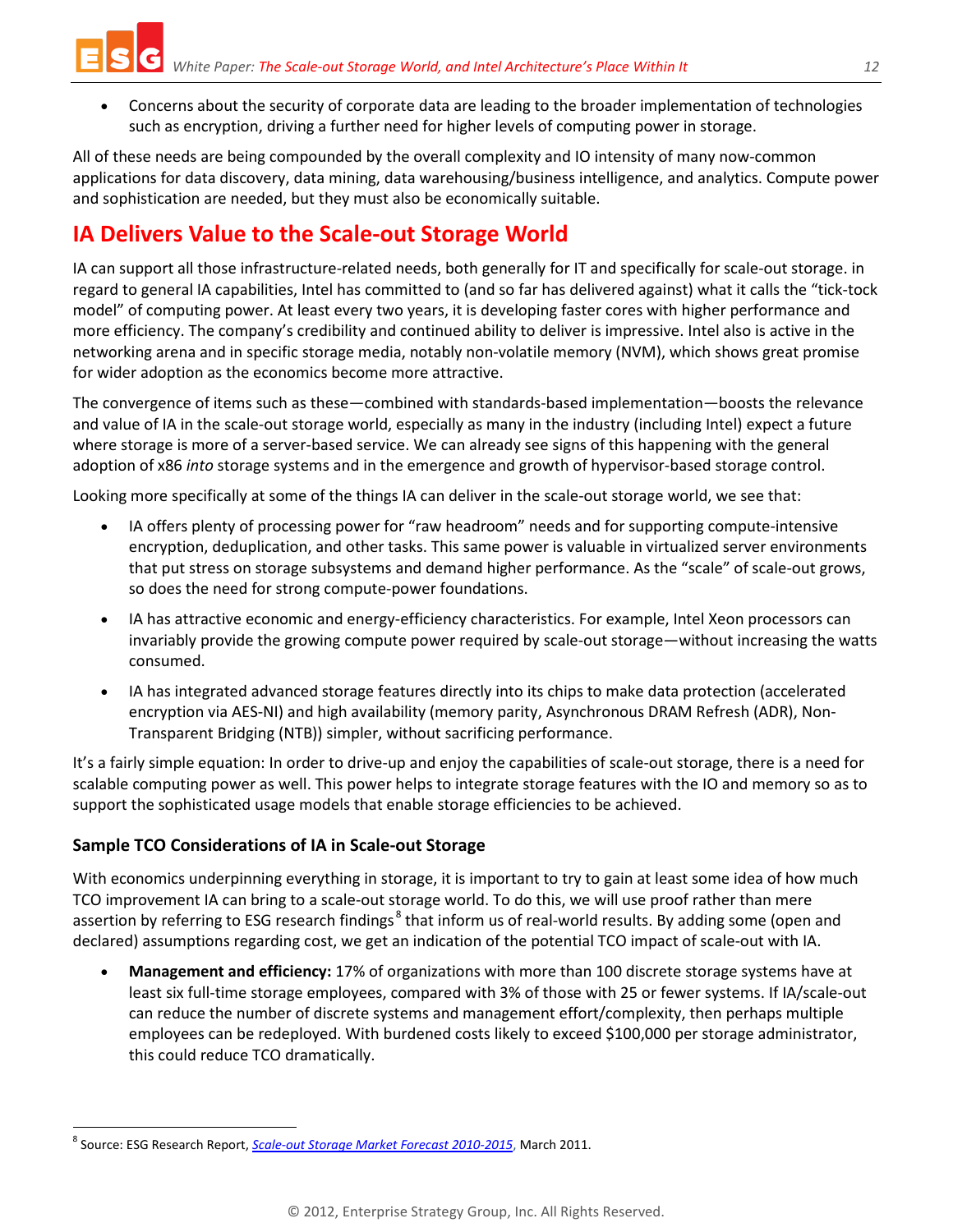- **Faster implementation cycles:** The essence of this consideration is shown in Section A, Figure 2. More than three-quarters (79%) of scale-out storage users have an average storage system implementation cycle of six months or less, as opposed to only 39% of organizations that do not have scale-out storage deployed. Clearly there is a TCO effect tied to personnel costs, management time, and opportunity costs. However, financially, this is as much about ROI impact as TCO. Faster implementations mean expenses are incurred more in line with business needs and/or that new applications and business endeavors can come online more quickly. The former might be worth a few (tens of) thousand dollars, depending on the size of the organization. The latter could be worth six or seven figures in time-sensitive competitive situations.
- x **Scalability:** Respondents were asked: "When your organization purchases and deploys new storage systems to accommodate application data growth, what is the most common reason you have added those new systems?" Only 10% of respondents claimed to need improved performance. Only 8% needed availability. At 25%, the number one reason users added storage was: "Needing additional capacity and we can't expand existing systems." Assuming that this requires management time and effort, as well as (most likely) the effective waste of some existing resources (they need capacity, not performance), then the TCO impact for a medium-sized organization could easily be in the six-figure range. Scale-out would not only help to manage growth in a more granular and gradual fashion without "forklift upgrades," but it would also probably enable better overall resource utilization, resulting in a general infrastructure cost reduction.
- x **Staff levels:** When looking at important TCO factors, most users stick to the basics of infrastructure-related and staff-related costs. That makes the information in Figure 6 notable.

*Figure 6. Ability to Support Storage (Scale-out vs. Non-scale-out) with Available Trained Staff*



#### **Ability to support storage technologies and processes with the necessary number of trained staff, by usage of scale-out storage. (Percent of respondents)**

■ Not currently using scale-out storage (N=242)

*Source: Enterprise Strategy Group, 2011.*

Users of scale-out storage are considerably more likely to feel they have a "sufficient" number of administrators and considerably less likely to feel they have a moderate lack of capable administrators. Whether this reflects a higher comfort level and less-complex training with scale-out systems or merely a lack of administrators in nonscale-out environments, the effect is probably to require more staff-related expenditures (raising TCO by \$100,000 or so for each one).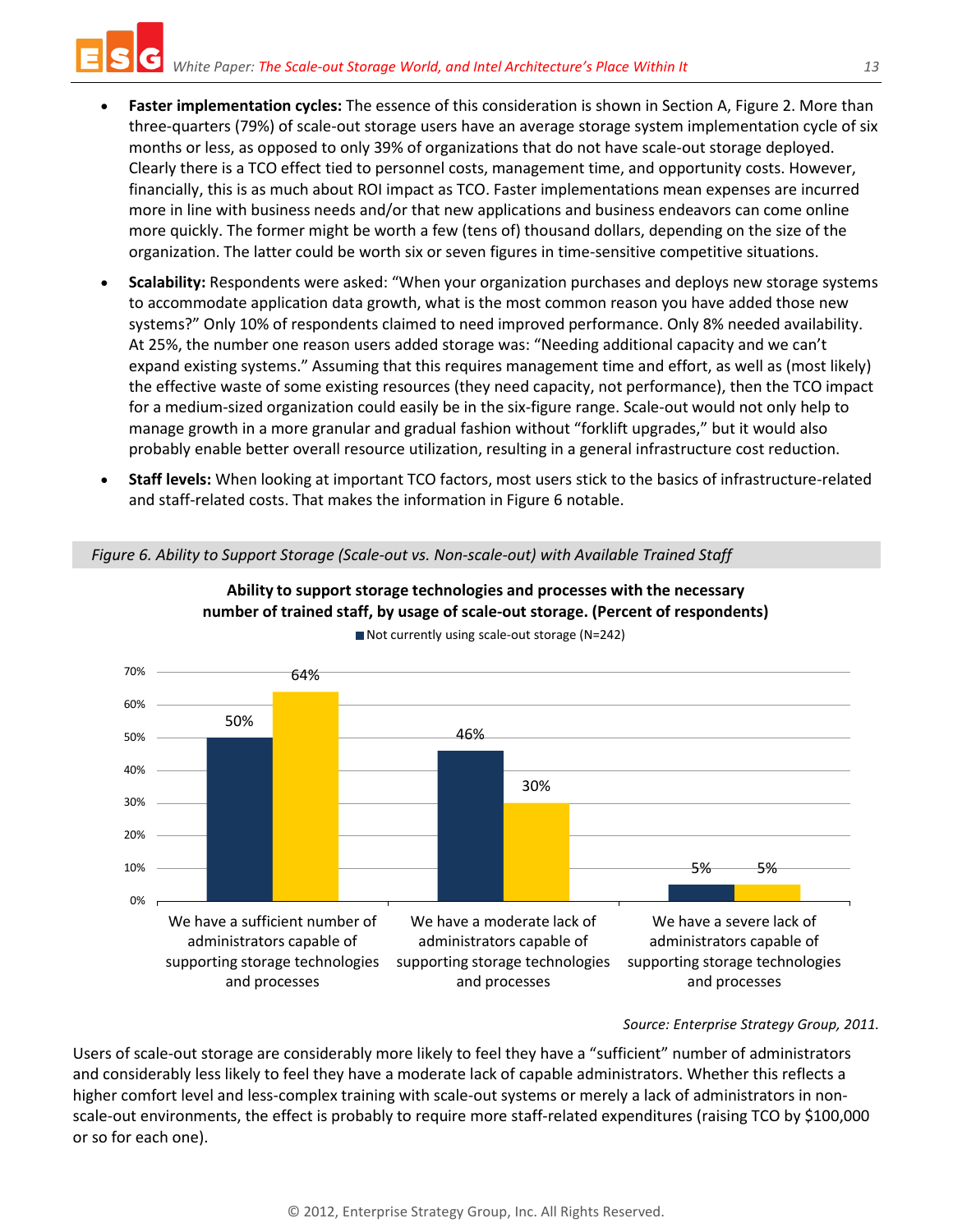These TCO ideas are just examples. This discussion intentionally keeps to the very basics and does not try to account for the value of the advanced features and functions that IA is also designed to enable in scale-out storage. What is clear, however, is that the positive impact of even these "vanilla" TCO aspects can be significant.

## <span id="page-13-0"></span>**The Bigger Truth**

The summary here is pointed and easy. Scale-out storage is a clear, attractive, and proven option for much of the user community. And IA adds specific value in terms of supplying the necessary compute power to support scaleout in general and key advanced storage functions in particular.

While Intel has been somewhat quiet in this area, it is now declaring itself. There appears to be several reasons for this:

- x First, there's the **obvious potential commercial gain** in associating itself with a significantly large and growing market. Not only does Intel bring a solid brand reputation to bear, but its processor role in storage delivers advantages that can have measurable impacts on IT and on a business.
- x Second, **Intel wants to enhance storage** (and support the storage market/providers) via increasingly specialized chips that add specific value (such as the security play)—and that ultimately could separate Intel from its competitors.
- x Third, Intel **has a very definite view of the future** in which IT is run "holistically" on a unified pool of physical compute, network, and storage resources, with storage available as a service via server-based software. The idea of "converged storage" on standard server hardware is not unique to Intel of course. But by adding things such as its security, networking, and NVM capabilities, it is exceedingly well positioned to become a key player, not just a key participant.

Promoting the value of IA in scale-out storage is a very deliberate first step in Intel's broader ambitions. It is commendable and credible, both in-and-of itself, and as a smaller piece in the larger picture.